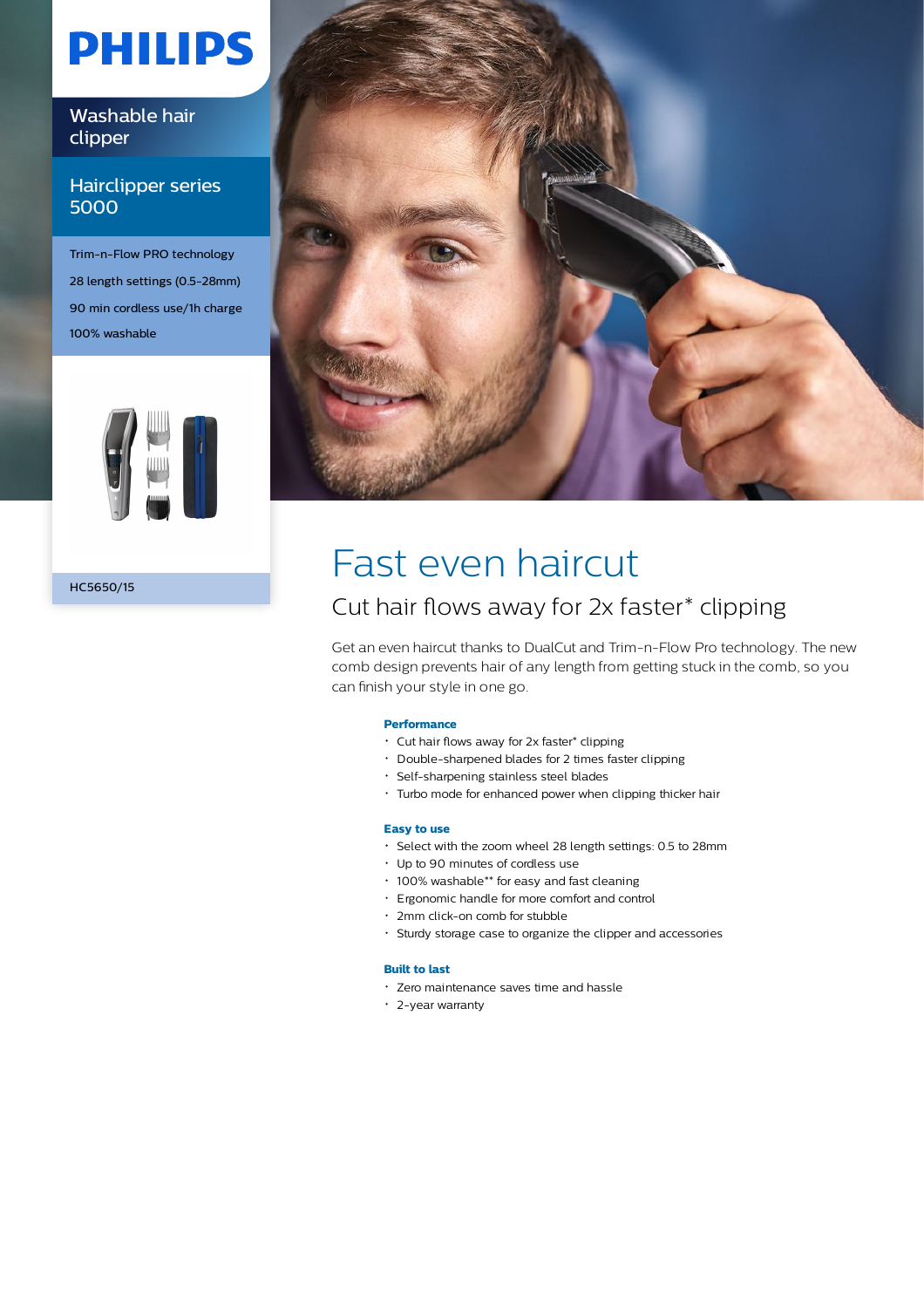## **Highlights**

#### **Trim-n-Flow Pro technology**



The innovative comb design allows cut hair to flow away from the blades during use, preventing even long hair from getting stuck in the comb, so you can start and finish your style without interruption .

#### **DualCut Technology**



Power through any type of hair with our advanced DualCut technology: an innovative two-sided cutting element that cuts hair twice as fast as one-sided blades.

#### **28 lock-in length settings**



Turn the zoom wheel to select and lock in the length you want. The 2 adjustable combs cut between 3mm and 28mm, with precisely 1mm between each length. Use the stubble comb of 2mm for short hair cut or to style your beard. Remove the comb entirely for a close 0.5mm trim.

#### **Corded or cordless use**



The hair clipper's powerful battery provides up to 90 minutes of cordless power after 1 hour of charging. Giving you maximum power and freedom.

#### **100% washable\*\***



The clipper is waterproof for easy, hassle-free cleaning under the tap. Rinse thoroughly with water only to always keep the clipper working like day one.

#### **Turbo mode**



Pressing the Turbo mode button will increase the speed of the motor to efficiently cut even thicker hair.

#### **Comfortable grip**



The Hair Clipper Series 5000 is designed to be comfortable to use, convenient to handle and easy to operate. The special texture and grip allow you to easily move the clipper and cut all around your head.

#### **Zero maintenance**



Save time and hassle with long-lasting selfsharpening blades that stay as sharp as day one, even after 5 years. The clipper is 100% washable\*\* for fast and easy cleaning under the tap.

#### **2-year worldwide warranty**



All of our grooming products are built to last. They come with a 2-year worldwide warranty and worldwide voltage compatibility.